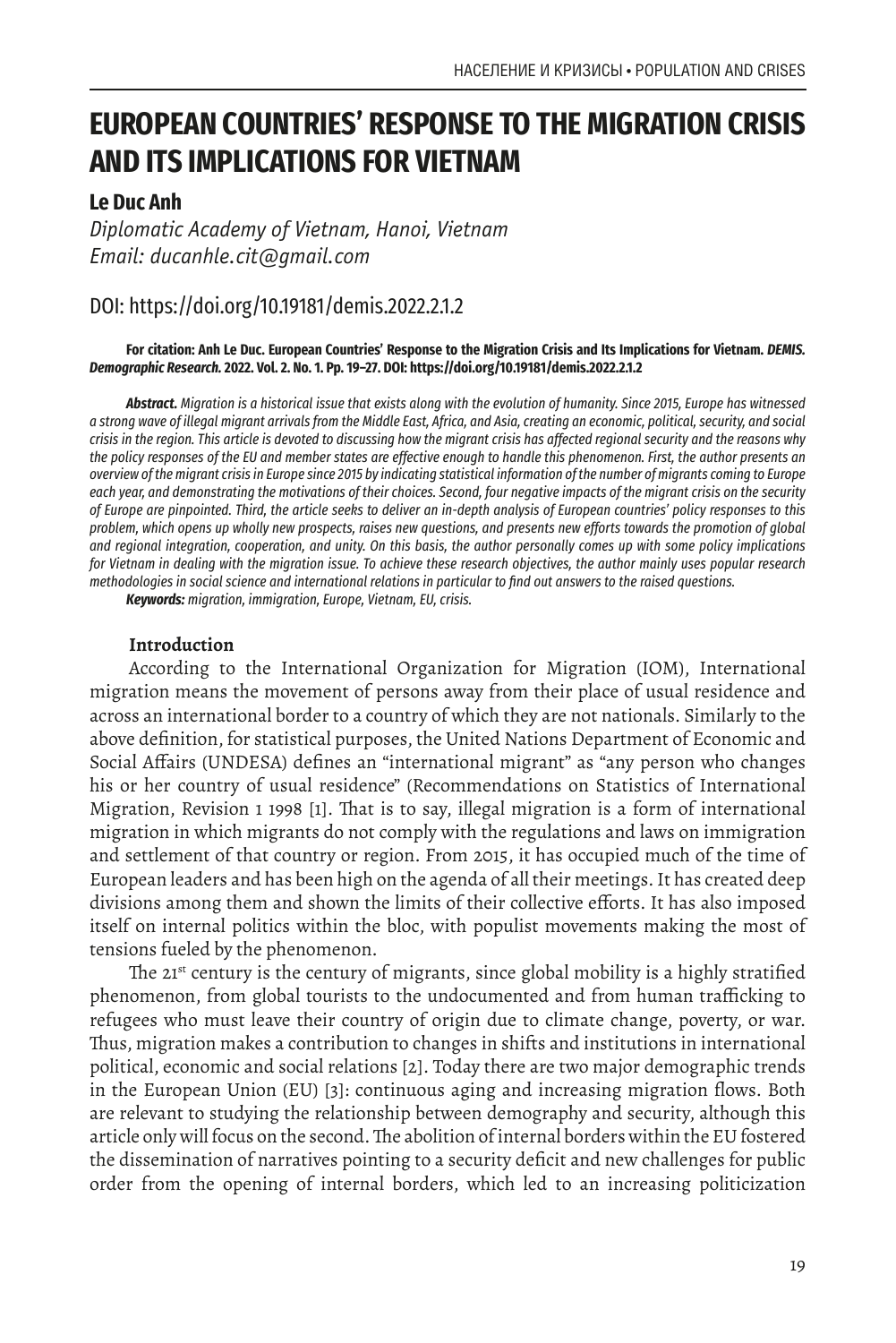and securitization of migration [4]. This denationalization of state sovereignty requires cooperation, and although close cooperation on security and defense matters in the EU seems essential, there is no common "EU" position to address and overcome humanitarian crisis management in the aftermath of the crisis of refugees, which are based on divergent national strategies cultures that end up enforcing different security and defense policies in the EU [5]. An important term is 'refugee', which refers to a political and legal status in accordance with the 1951 Refugee Convention and its 1967 Protocol under international law. Most of the most recent EU institutional documents make this distinction as many of the forced migrants are still waiting for their legal status to be determined and are therefore not yet referred to as refugees but asylum seekers due to various bureaucratic restrictions [6, p. 55–56]. As a result, the author avoids using the expression 'refugee crisis' and uses 'migrant crisis' instead, considering different types of forced migrants, including asylumseekers and refugees.

## **Materials and methods**

It is believed that the study of Europe's measures and experience in handling illegal immigration is of great importance for Vietnam as well as other countries in the region and all over the world to take lessons and implement their policies to address this issue. That is the reason why this article is devoted to presenting an overview of the migrant crisis in Europe, its causes, and negative impacts on regional security. Besides, the author also conducts an in-depth analysis of European countries' responses to this problem, thereby puts forward several policy implications for Vietnam in dealing with the migration issue.

Statistics on illegal migration into Europe of the European Border and Coast Guard Agency (Frontex) indicate that European countries have received a massive flow of immigrants, most notably in 2015 (about 1,800,000 people)<sup>1</sup>. This figure has been on a gradual decline in recent years as European governments adopted a series of effective measures to limit unauthorized immigration. According to data from the Frontex website, the total number of arrivals in Europe from 2016 to 2019 was 511,000; 204,700; 190,000, and 150,000 respectively. The figure in 2020 (collected by the end of November 2020) was 87,500<sup>2</sup>. According to reports and statistics released by European countries, the flow of illegal migrants into Europe is mainly through land and sea routes. More than 91% of the migrants from Syria, Iraq, and Afghanistan have traveled to Europe via Greek and the shortest land route to Western Europe is via Macedonia, Serbia, Hungary, and Croatia whereas migrants from the Middle East, North Africa mainly use sea routes to travel to Turkey and Libya. Those migrants then crossed the Mediterranean Sea to enter Greece, Italy, and Spain. Between 2014 and 2015, roughly 1,015,078 migrants chose sea routes to travel to Europe as they are the shortest ones [7]. Up to now, there are no statistics on migrants from the Middle East, North Africa traveling to Europe by air.

Recent documents and reports on illegal migration into Europe suggest that there are several major driving forces behind the massive flow of illegal migrants into Europe. First, the long-lasting economic, political, social crisis and civil wars in the Middle Eastern and North African countries such as Afghanistan, Iraq, and Syria have sunk a myriad of people

<sup>1</sup> Sharp decline in illegal migrants entering EU in 2017: Frontex // Vietnam News. Newspaper. 21.02.2018. URL: https://vietnamnews.vn/world/423131/sharp-decline-in-illegal-migrants-entering-eu-in-2017-frontex.html (accessed on 20.09.2021).

<sup>2</sup> Situation at EU external borders – Western African route at record highs // Frontex. European Border and Coast Guard Agency [site]. URL: https://frontex.europa.eu/media-centre/news/news-release/ situation-at-eu-external-borders-western-african-route-at-record-highs-yzD0DS (accessed on 01.12.2021).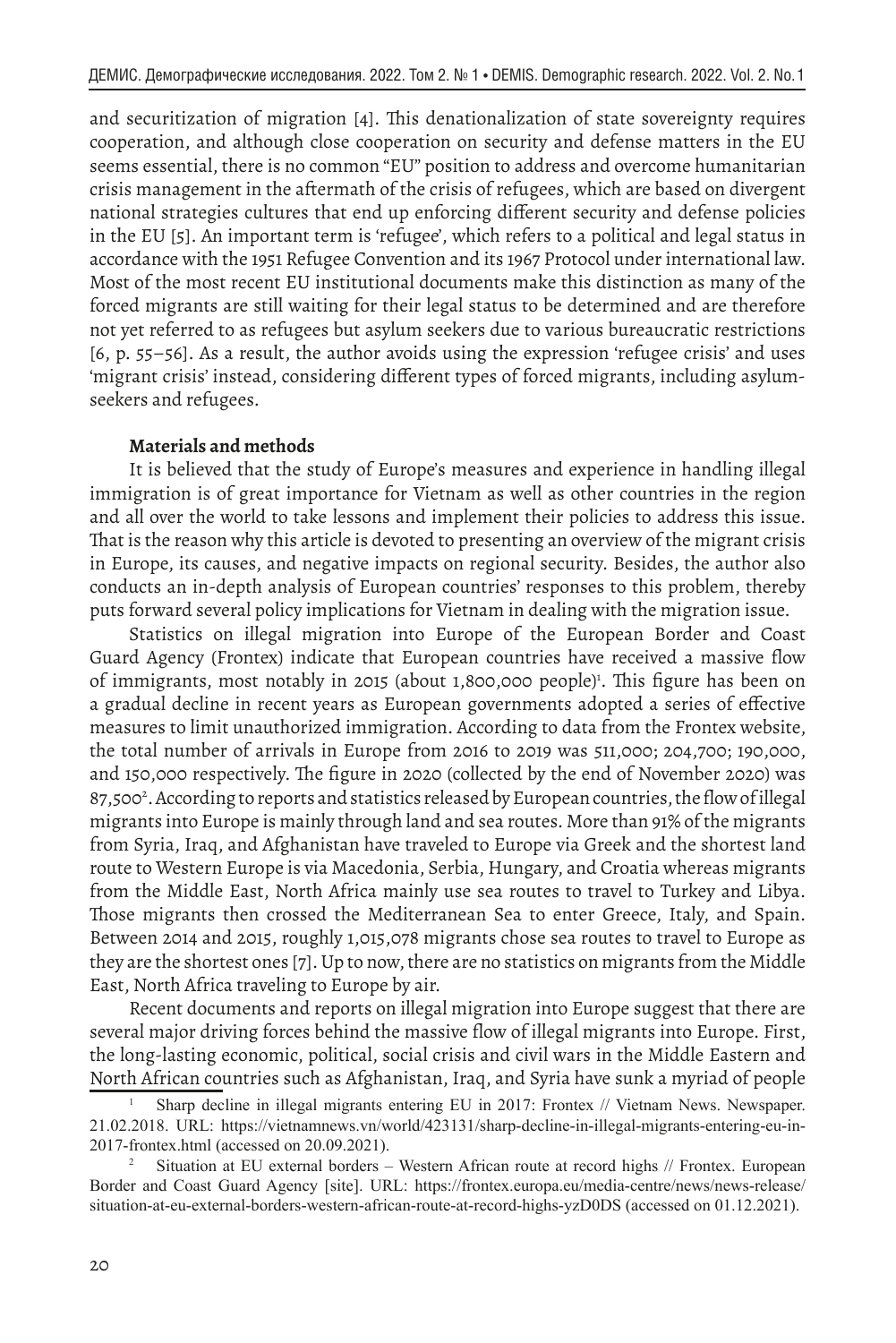in Syria, Iraq, Somalia, Nigeria, Niger, and Afghanistan into chronic hunger, poverty, and humanitarian crisis, forcing them flee their homelands for better lives. Second, Europe's tolerant and inconsistent policies towards illegal migrants have facilitated illegal migration from the Middle East and North Africa, triggering a big tide of immigration to Europe. Third, the existing differences in defining the terms 'migrants', 'refugees', and 'migrants' in the world's legal systems hinder European countries' efforts to properly categorize, receive and repatriate illegal migrants. It is a fact that many illegal immigrants have taken advantage of the Dublin Regulation on granting asylum and settlement status to enter Europe for economic purposes or to avoid wars in their countries of origin. As a result, an influx of migrants has flocked to frontline countries such as Greece, Italy, or Spain, intensifying the problem of over-reception, filtering out, and providing humanitarian assistance for migrants in these countries.

## **Results**

## *European countries' responses to illegal migration*

In response to the threats presented by the migrant crisis, Europe has adopted many comprehensive security measures to proactively prevent and mitigate those threats and ensure regional security. Europe's immigration policy has three main pillars: securing external borders; effectively implementing an anti-migrant smuggling policy and promoting on-site assistance to refugees. Europe has adopted two major solutions as follows:

*First,* Europe has imposed a variety of economic, political, and social measures, including cutting migrant flow into Europe by applying the allocation of migrant quotas and migrants' financial aids; Strengthening bilateral cooperation between European and non-European countries to prevent migrants from outside entering Europe (for example, from Turkey to Greece) or between European and European frontline countries such as Greece and Italy to set up screening centers for filtering out migrants in these countries, thereby reducing the mass of migrants entering Europe; Enhancing multilateral cooperation mechanisms to address the root causes of migrant crisis via meetings with African countries and Turkey. Some European countries such as Germany, the UK, France, Austria, Hungary, Slovakia, the Czech Republic, Poland, and Greece have advocated a common European solution while actively implementing their measures such as closing borders, strengthening border patrols, tightening immigration reviewing procedures and building bilateral or groupbased cooperation mechanisms, to limit illegal migrants.

*Second,* at the bloc level, Europe has implemented a number of security measures focusing on information processing and exchange, ensuring cyber security, preventing terrorism, and tightening immigration controls. Some major measures are: (1) improving enforcement of laws against online terrorism, waterway terrorism, road traffic terrorism, and air terrorism such as the laws on Information and Cyber Security (issued in December 2015), and the laws on Airplane Passengers' Profile (issued in April 2016); (2) upgrading the Schengen Information System (SIS) by updating information from security and police agencies and reception centers to early detect terror suspects; (3) promoting the swift operation of new agencies such as the European Border and Coast Guard (established in June 2016), and the European Counter Terrorism Center (established in July 2016); (4) enhancing intelligence cooperation with the US, Russia, and India, joining in the fight against ISIS in the Middle East. At the national level, countries such as Belgium, Germany, France, Italy, the Netherlands have actively strengthened their own security measures including repatriating migrants that are not qualified for asylum grants, raising security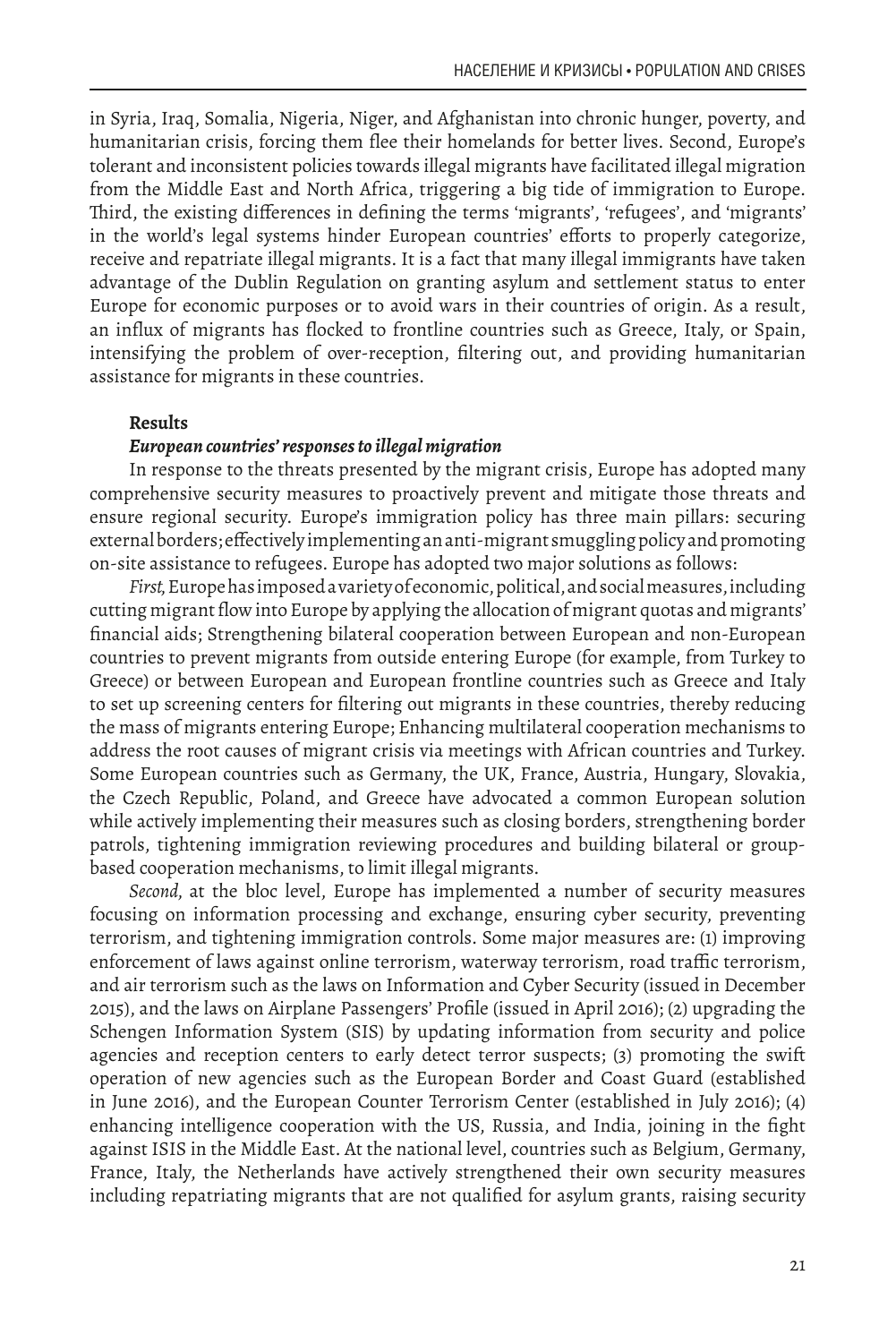alert levels, investing in resources for counter-terrorism, granting counter-terrorism forces more rights, and stepping up international intelligence cooperation on counter-terrorism. In addition, Europe should strengthen its counter-terrorism forces, foster its cooperation with NATO to tighten border controls to stop immigrants, restore the Schengen openborder area, propose amendments to immigration regulations, and take the advantage of United Nations' support in addressing illegal immigration.

European countries with the big allocation of migrant quotas have adopted their own measures in response to the security threats presented by the influx of migrants. In the wake of violent terror attacks in Europe, Italian Foreign Minister Di Maio proposed to bring in the US-based European Patriot Act which enables investigators to probe into citizens' private lives. This facilitates their access to personal data and is beneficial in intercepting and obstructing terror plots. France has implemented its own security measures by launching a number of counter-terrorism operations such as the Cazeneuve operation (2014), the Valls operation (2016), the National Plan to combat extremism (2018), and Action Plan against Terrorism (2018), which helped foil around 30 terrorist plots<sup>3</sup>. Austria enacted new immigration laws allowing the implementation of stronger measures to deal with the migrant crisis. Accordingly, Austria can declare a state of emergency if the influx of refugees threatens national security and will only accept threatened refugees from a neighboring country or those whose relatives are living in Austria (excluding adolescents and pregnant women). This country also carried out migrants' asylum reviewing procedures at the border gates in 120-hour time limit. In addition, Austria also limited the duration of asylum status as well as aids for refugees' relatives. A series of other European countries such as Belgium, the Netherlands, the Czech Republic, Slovenia, Macedonia, Hungary, Bulgaria, Denmark, and Sweden have also adopted many strict measures to protect national security against the threats brought about by migrants.

## **Discussion**

## *The negative impact of illegal migration on security in Europe*

*First,* the dire threat that illegal migration may pose to Europe's security is that members of terrorist groups such as IS or Al-Qaeda can take advantage of loopholes in security controls or mechanisms of free movement within the Schengen visa-free area to infiltrate into Europe. Those terrorists then build networks and recruit European citizens with radicalized immigration backgrounds to carry out large-scale attacks on the continent. In 2015, about ten European countries have been attacked by terrorists. Notably, in France, about 30 terrorist plots have been foiled. All major terror attacks were carried out by Islamists of North African and Middle Eastern origin. Some member countries of the US-led anti-terror coalition or those who actively support this coalition such as Germany, England, and Italy have been put in a state of alarm due to terror threats. As European governments strengthen security controls, these terrorists engaged themselves with local criminal networks to carry out chemical and biological attacks against Europe.

*Second,* illegal migration into Europe results in the formation of new migrant smuggling groups using counterfeit documents and the growth of women and children trafficking networks on both land and maritime routes. Also, Europol's survey of 1,500 refugees and migrants in search of better economic circumstances revealed that 90% of

Gauriat V. Mass attacks and victim support: how has France changed since 2015? // EuroNews. Television news network. 28.09.2021. URL: https://www.euronews.com/2021/09/24/victim-care-and-massattacks-how-has-france-changed-since-2015 (accessed on 20.10.2021).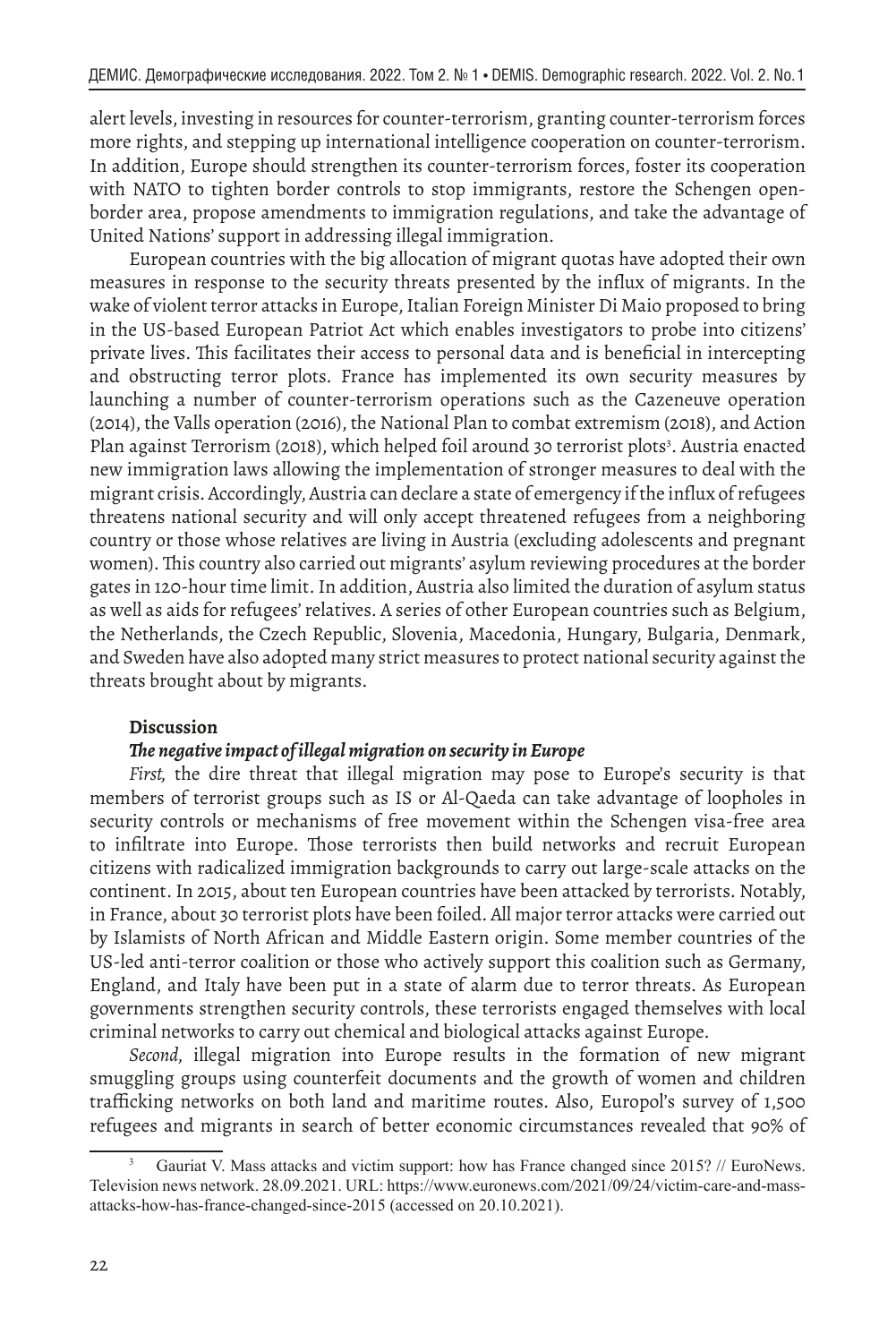them paid smugglers from \$3,000 to 6,000 on average to be transported to Europe [8]. According to the International Organization for Migration (IOM), in 2015, 3777 people died in the Mediterranean Sea, and more than 800 people lost their lives in the Aegean Sea in their attempt to reach Greece from Turkey<del>'</del>.

*Third,* brain drain is another problem that irregular immigration poses to Europe's economic security, as highly educated migrants are leaving their countries for richer ones to look for better jobs and lives. According to the United Nations sources, up to 60% of intellectuals of countries such as Guyana, Haiti, and Jamaica are living abroad<sup>5</sup>.

*Fourth,* illegal migration might bring about instability in social order and safety for host countries. In the wake of consecutive terrorist attacks in Europe, many European people have likened refugees and immigrants to terrorists. There's a bitter division among European members on how to handle illegal immigrants. Germany's open-door policy was opposed by most of the European members in Eastern Europe. The ruling parties in many Nordic countries such as Germany, Austria, Switzerland, the Netherlands, and Denmark advocate taking in immigrants while the oppositions disagree. Mass demonstrations against the ruling parties' immigration policies have taken place in these countries. European traditional values such as freedom of movement, democracy promotion, and human rights are now overshadowed by national interests.

*In addition,* European countries have shouldered a heavy economic burden as they have to provide security and humanitarian assistance for migrants. Eventually, Europe had to pay \$6 billion for Turkey, nearly \$3 billion for some African countries as well as supporting its member countries to effectively implement solutions to the migrant crisis. Also, it is estimated that the cost of the European border control is up to  $\epsilon$ 18 billion per year [9].

## *Policy implications for Vietnam*

In the context of international integration, the migrant crisis is a serious problem not only in Europe but also has become a global issue. Vietnam, as a Non-Permanent Member of the Union Security Council, is increasingly participating deeply in multilateral international institutions. Vietnam is now a responsible partner in resolving global issues, including illegal immigration, to ensure regional and global security.

Regarding general perception, Vietnam's government needs to be fully aware of the legal difference between 'refugees' and 'migrants', which are often used interchangeably, so that it can have proper policies towards migration issues. A clear distinction between these two concepts is important as it is the decisive factor to determine who can legally stay or be repatriated. These terms are now conflated by some countries to avoid their responsibility or to serve their political calculation. Both the international laws and the laws on refugees of Western countries define 'refugee' as a person who owes to a well-founded fear of being persecuted for reasons of race, religion, nationality, political opinion. No country has the right to return refugees where their lives could be endangered. Those who flee wars or armed conflicts to seek international protection from dangers in their home countries, while normally deemed as refugees, are not granted refugee status as they don't meet the legal criteria of refugee protections. Meanwhile, 'migrant' does not have a single definition

<sup>4</sup> IOM Counts 3,771 Migrant Fatalities in Mediterranean in 2015 // International Organization for Migration [site]. 05.01.2016. URL: https://www.iom.int/news/iom-counts-3771-migrant-fatalitiesmediterranean-2015 (accessed on 12.03.2021).

<sup>5</sup> Nguyen K. D. International migration: The problem of the global security [Di cư quốc tế: vấn đề của an ninh thế giới hiện nay] // People's Public Security Newspaper [Công an Nhân dân]. 22.06.2006. URL: https://cand.com.vn/Su-kien-Binh-luan-antg/Di-cu-quoc-te-van-de-cua-an-ninh-the-gioi-hiennay-i284665/ (accessed on 10.10.2021). (In Viet.)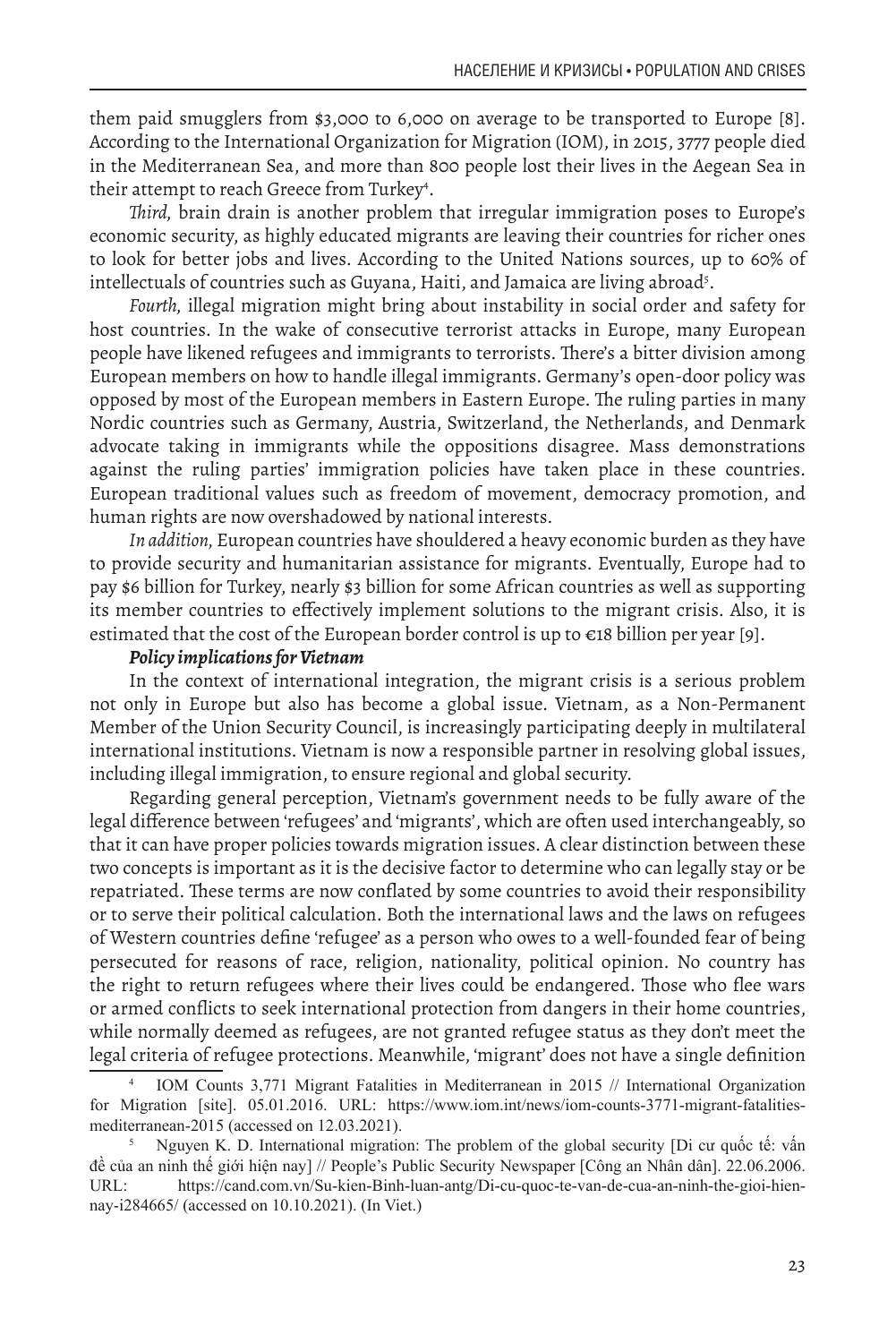in international laws. Generally, 'migrant' refers to a person who consciously makes a choice to leave his or her homeland for a better life in another state, and he/she is not protected from being turned away or deported by a host country. The confusion may lead to the fact that destination countries might receive or reject migrants up to their calculation. It even can be used by extremists as an excuse to instigate the oppositions to flee to another country, thereby accusing the ruling governments of suppressing people due to political, religious, and ethnic differences and interfering in the internal affairs of those countries.

Concerning the national overall scheme, as a member of the global community, Vietnam's policy and regulations on migration must be within the legal frameworks of international laws and in line with the country's interests and security policy. At the same time, Vietnam's laws on migration must ensure the practices of basic human rights, including the right to life, freedom, and happiness. Vietnam defines migration as a longterm issue that could not be resolved without the collective efforts and a strong action plan of many countries. A distinction between 'refugee' and 'migrant' should be made clear in the country's legal documents so that proper policies for refugees and migrants can be worked out. Also, an overall action framework on dealing with the migration problem should be established at the international level, based on which each region and country imposes its own measures. This prevents the confusion of the two terms 'refugee' and 'migrant' from being used for political calculation.

Vietnam consistently affirms its support of promoting legal migration, preventing illegal migration as well as protecting migrants' rights on the basis of its respect for international and national laws. Vietnam supports other countries' enforcement of policies and laws that protect migrants against discrimination. For the re-admission of migrants, Vietnam suggests that it is necessary to promote cooperation among countries on this issue based on their laws, especially the laws of the country of origin and receiving. Countries need to develop cooperative mechanisms based on bilateral agreements on migrant readmission. Moreover, they need to encourage the participation of private organizations, NGOs, and the migrants themselves in the process of returning migrants to their home countries and reintegrating migrants into their communities. Regarding the contribution of migrants to the sustainable development of the country, Vietnam recommends that migration and settlement of migrants, especially of those who are victims of human trafficking and forced labor should not be criminalized; Host countries should be encouraged to receive and help migrants to integrate into the society and the local community.

The migration issue is posing challenges to Vietnam's national security and interests. According to the European Border Agency, Vietnam is in the group of countries with the most migrants to Europe. The estimated number of Vietnamese migrant arrivals in Europe between 2015 and 2019 are 461, 399, 261, 370, 62 respectively. In fact, the number of Vietnamese illegally migrating into Europe is much higher. According to reports of the border guards forces of Russia, Ukraine, Belarus, and Lithuania, a number of secret routes and migrant trafficking groups transporting Vietnamese people from Russia to Europe have been detected. Roughly 800 Vietnamese nationals were arrested while crossing the Russian border to neighboring European countries.

The fact that Vietnamese citizens illegally migrating and working abroad are usually facilitated by individuals and agencies specializing in sending people to work abroad illegally (not in accordance with labor cooperation agreements between the Government of Vietnam and host countries) in various ploys such as the cross-border movement; organizing workers to travel for the fake purposes of tourism, relatives visit, etc. When going abroad,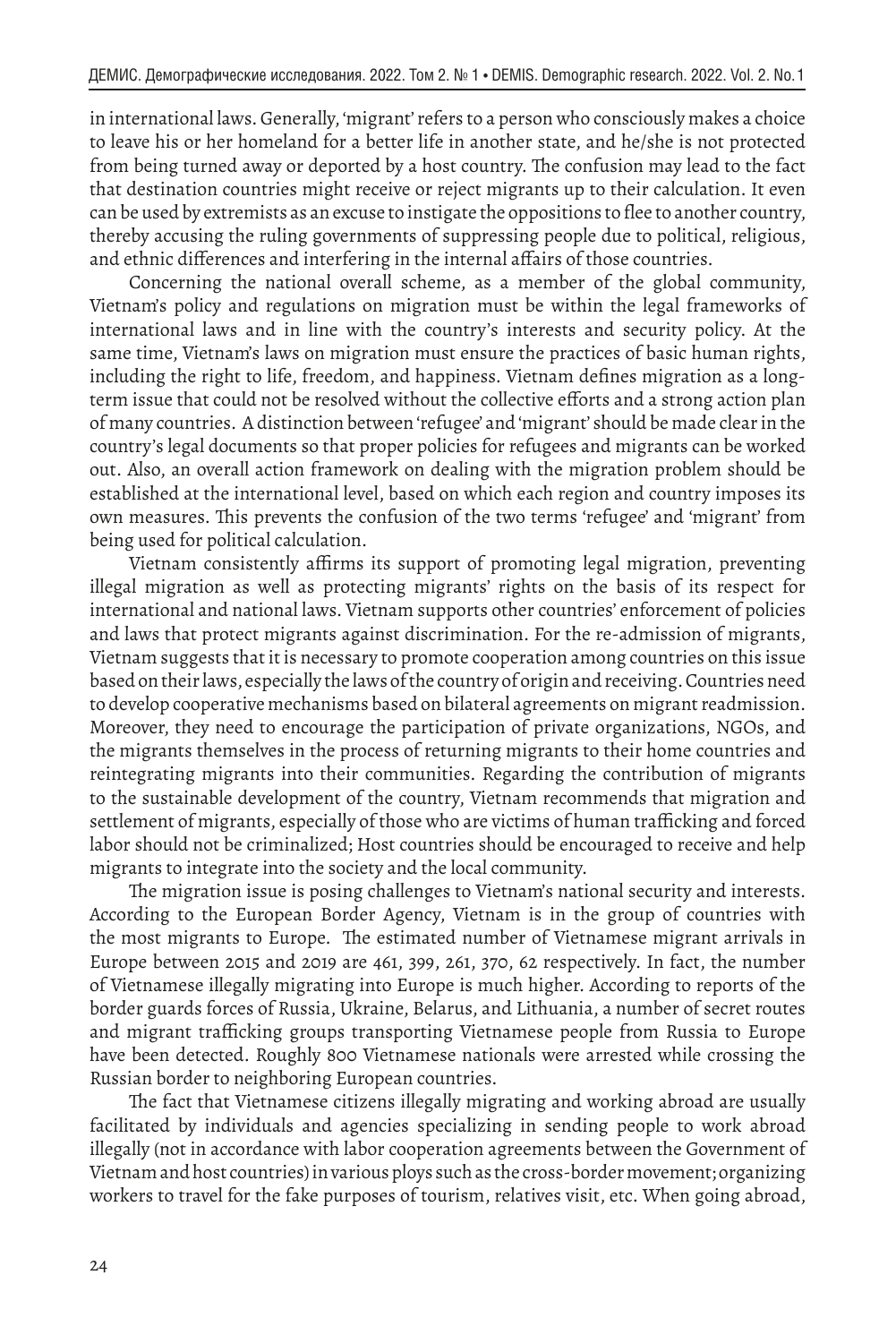undocumented immigrants will find a way to stay or run away to work illegally. Vietnamese illegal migrant workers are often organized to travel across many different countries to work in European countries. However, they have to face many risks, including easily becoming victims of human traffickers, being arrested and detained by the authorities of the host country for violating the laws of the host country, spending a huge amount of money but could then be deported and barred from re-entering the country. Even, workers may be seriously affected by foreign criminal gangs without being protected by the host country's government due to illegal work and illegal migration.

Despite not being directly impacted by illegal migration, as a country of origin, Vietnam is affected by the global migrant crisis issues, which can be felt in major areas, including economic, social, and external relations. Apart from international terrorism, human trafficking, and brain drain, Vietnam also faces other threats posed by the migrant crisis. Economic and corrupt criminals also take advantage of the Western countries' policy for asylum seekers to avoid the prosecution of Vietnam. All of those threats are causing instability to Vietnam's cultural security.

In the context of globalization and international integration, all countries, including Vietnam, must actively respond to the migrant crisis. To ensure national and regional security and interests, Vietnam should take the following measures to deal with the migration issue:

*First,* it is essential that Vietnam strengthen international/regional and bilateral cooperation, connectivity, and information sharing between the countries of origin, receiving and transit in border control, migrants' exit, return, and reintegration process. At the same time, existing regional and global dialogue channels should be maintained to synchronize the implementation of standards in migration management. Vietnam should further strengthen the role of international organizations in exercising and monitoring migrants' human rights and establish a regional financial support mechanism to support countries affected by illegal immigration, thereby, fulfilling the criteria set out in the country's sustainable development plan to 2030.

International and regional cooperation is essential for Vietnam and other countries to: (1) share experience on tackling illegal migration and preventing terrorism and crimes; thereby, imposing solutions that effectively address these issues in Vietnam; (2) maintain peace and security in the borders and resolve border issues with a spirit of peace, stability, cooperation and sustainable development; (3) resolve the problem of illegal settlement in accordance with the bilateral agreements signed with other countries; (4) actively exchange immigration information with other countries in order to limit illegal migration and human trafficking; (5) restrain illegal migration and human trafficking through exchanging information; (6) provide urgent warnings about migrant smuggling using counterfeit documents; (7) closely review the visa issuance to ensure transparency; (8) closely supervise foreigners, especially those of African, Middle Eastern and Muslim origin who are living, studying and working in Vietnam; (9) deport people who violate Vietnam's immigration and settlement regulations.

*Second,* it is imperative to raise the awareness of Vietnamese people, particularly ethnic minorities about the hardship of the illegal Vietnamese workers abroad, and the immigration policy of Europe; prevent them from being provoked to flee the country for economic purposes and falling into the trap of the migrant smugglers.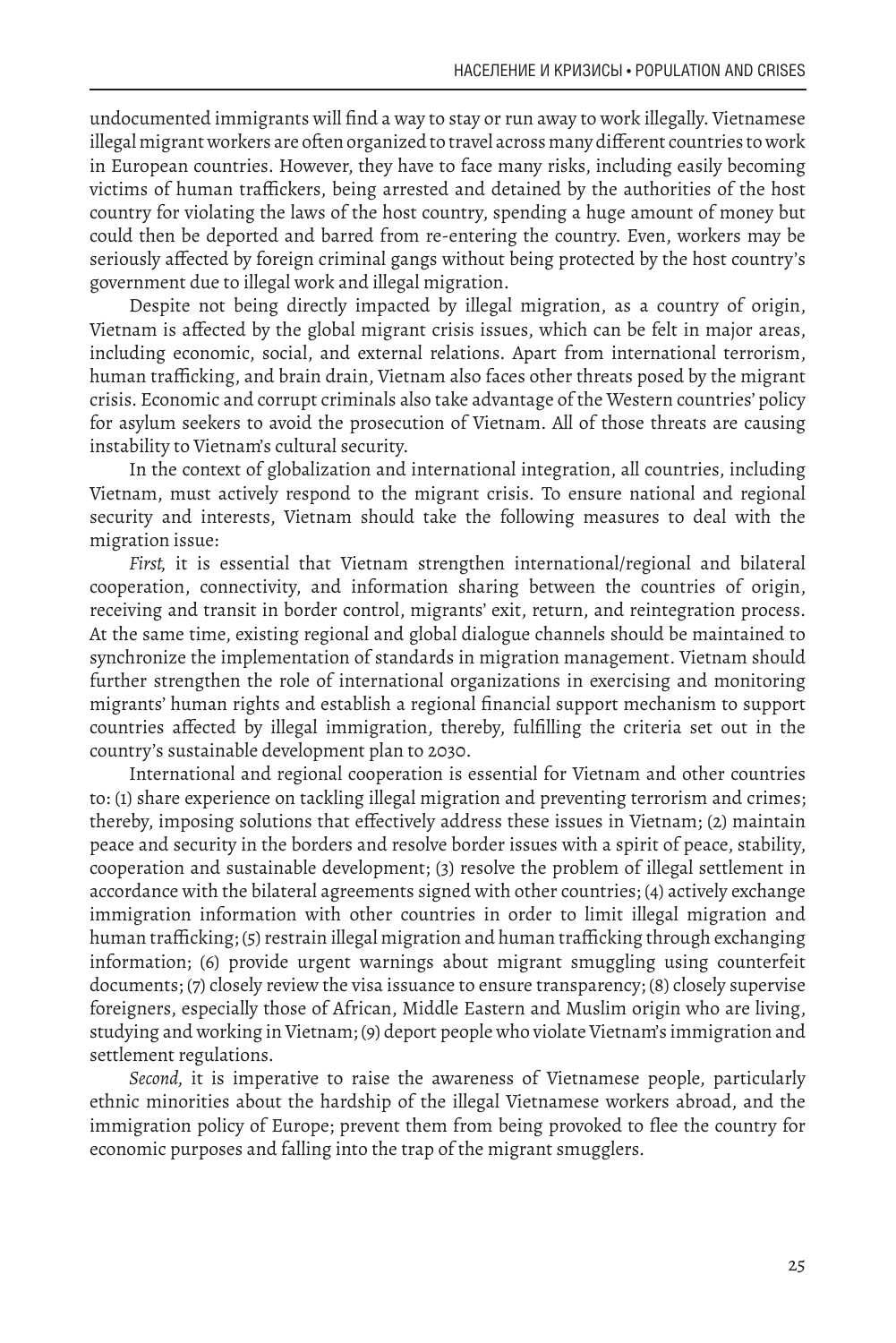*Third,* it is advisable to promote the completion of laws and policies on migration and the enforcement of those laws and policies to ensure the human rights practice in the country. This creates a legal and practical basis for the fight against illegal immigration.

*Fourth,* it is necessary to proactively detect socio-economic problems persisting in local communities, thereby internationalizing human right issue or using it to manipulate relations with Vietnam.

## **Conclusion**

In the near future, the complex and damaging effects that illegal migration has on Europe are still putting the region in a tough position, especially in the context of the COVID-19 pandemic and Afghanistan humanitarian crisis. However, they are being ameliorated thanks to the collective efforts of European countries as well as the cooperation and support of the international community. Europe's success in dealing with the migrant crisis provides valuable lessons for other countries, including Vietnam, when dealing with the migration issue.

## **References**

1. International Organisation for Migration. *World Migration Report 2003: Managing Migration Challenges and Response for People on the Move.* Geneva: International Organisation for Migration, 2003. 396 p. ISBN: 9789290681446. URL: https://publications.iom.int/books/world-migration-report-2003-managing-migration.

2. Castles S., Miller M. J. *The Age of Migration: International Population Movements in the Modern World.* New York: Palgrave Macmillan, 2009. 368 p. ISBN: 0230517846.

3. European Commission, Economic Policy Committee. *The 2015 Ageing Report: Underlying Assumptions and Projection Methodologies.* Brussels: European Commission, 2014. 413 p. ISBN: 978-92-79-35351-2. DOI: https://doi.org/10.2765/76255.

4. Vietti F., Scribner T. Human insecurity: Understanding International Migration from a Human Security Perspective. *Journal on Migration and Human Security.* 2013. Vol. 1. Issue: 1. Pp. 17–31. DOI: https:// doi.org/10.1177/233150241300100102.

*5. Strategic Cultures in Europe* / Ed. by Biehl H., B. Giegerich, A. Jonas. Wiesbaden: Springer VS, 2013. 401 p. ISBN: 978-3-658-01168-0. DOI: https://doi.org/10.1007/978-3-658-01168-0.

6. Bello V. *International Migration and International Security: Why Prejudice Is a Global Security Threat.*  London: Routledge, 2017. 192 p. ISBN: 9781138689473.

7. Gursch-Adam R., Benková L. The Impact of Demographic Developments in Africa on Europe. European View. 2016. Vol. 15. Pp. 291–304. DOI: https://doi.org/10.1007/s12290-016-0425-3.

8. Berry M., Garcia-Blanco I., Moore K. *Press Coverage of the Refugee and Migrant Crisis in the EU: a Content Analysis of Five European Countries.* Geneva: United Nations High Commissioner for Refugees, 2016. 276 p. URL: http://www.unhcr.org/56bb369c9.html.

9. International Organization for Migration Asia-Pacific Regional Data Hub. *Regional Secondary Data Review.* Bangkok: International Organization for Migration Regional Office for Asia and the Pacific, 2021. 47 p. URL: https://publications.iom.int/system/files/pdf/regional-secondary-data-review.pdf.

### **Bio note:**

*Le Duc Anh, Bachelor of Arts, Master's student, Diplomatic Academy of Vietnam, Hanoi, Vietnam.* **Contact information:** *e-mail: ducanhle.cit@gmail.com; ORCID ID: 0000-0001-9152-0076.*

*Received on 02.12.2021; accepted for publication on 08.02.2022. The author has read and approved the final manuscript.*